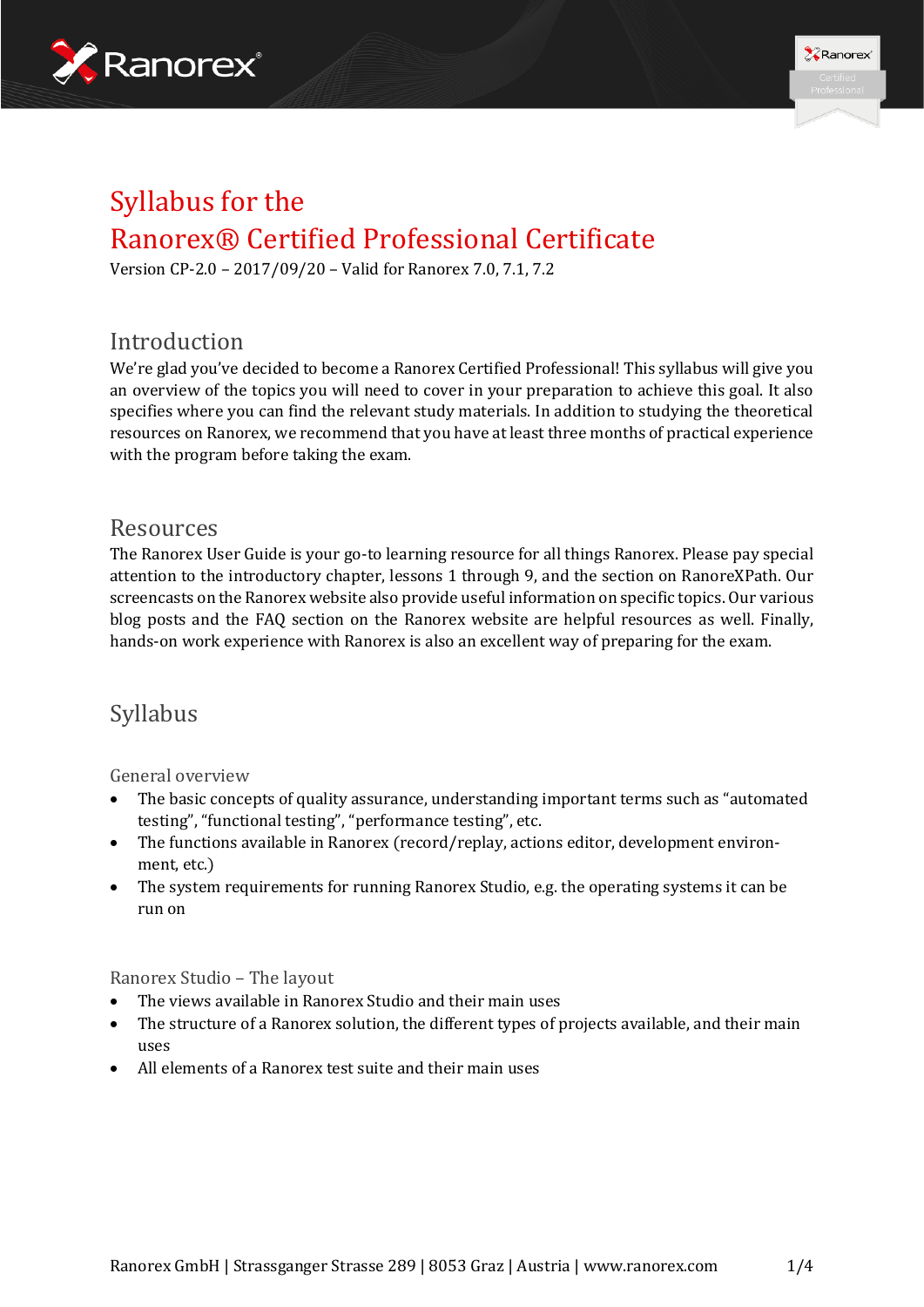



#### Lesson 1: Getting started

- The platforms recordings can be made on
- The types of actions typically recorded
- Modifying recorded actions, the types of modifications available

#### Lesson 2: Ranorex modules

- Ranorex modules and their main uses
- The Ranorex approach to modularity, reusability, and refactoring
- Assigning modules to test cases

#### Lesson 3: Data-driven testing

- Module variables and their main uses
- Parameters and the types of parameters available in Ranorex Studio
- Reasons for using variables and parameters, ways to bind them, and the scope of variables and parameters available
- Sharing values in a test case or in an entire test suite
- Data sources and the different types of data sources supported
- Reasons for having sensible default values for module variables and modifying variables
- Repository variables and creating, modifying, and binding them
- Reasons for using variables in RanoreXPath expressions and the challenges that can be overcome by using them
- Carrying out data binding (direction of data flow) and binding multiple variables to an external data column
- Data binding as a cause of looping test cases
- Modifying external test data once the data columns are bound
- Differences in data binding when running tests or parts of a test (e.g. running from a test suite vs. playing back a module)

Lesson 4: Ranorex test suite

- Ranorex test suite projects and library projects and their main uses
- The structure of a Ranorex test suite and using it to implement multiple projects of different types
- Understanding and using smart folders
- Ranorex run configurations and their main uses
- The purpose and use of setup regions and teardown regions
- Available error behavior settings and their meanings
- The behavior of setup/teardown regions when they are combined with various error behavior settings
- Ways of running Ranorex tests outside of Ranorex Studio and reasons for doing so
- The most important parameters for running Ranorex tests from the command line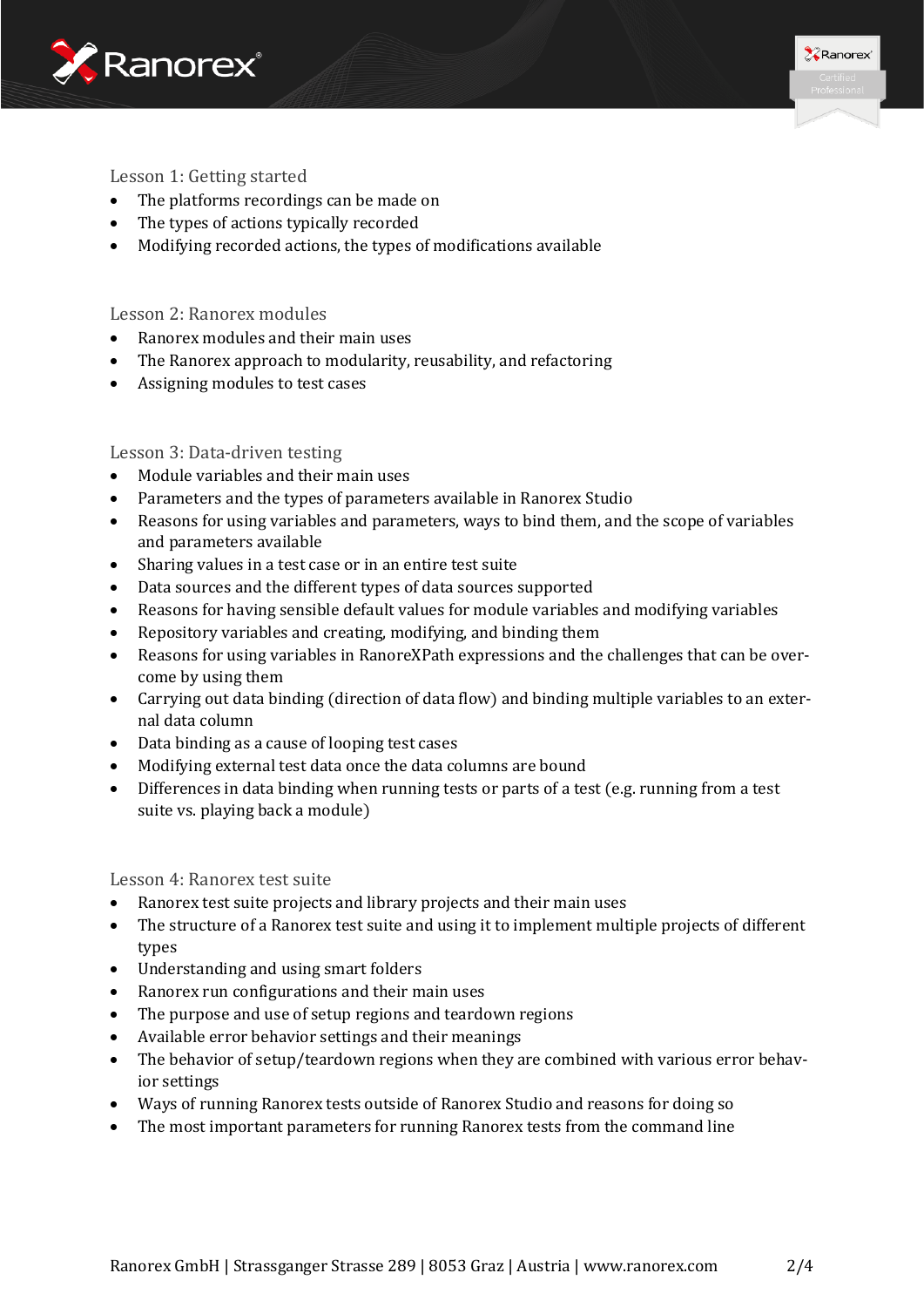



Lesson 4: Ranorex test suite (continued)

- Report levels, reasons for using them, their hierarchical structure, and where their settings are located
- The different ways of replaying in Ranorex Studio and the situations they are suitable for
- Using module groups, carrying out data binding, and assigning groups to test cases

#### Lesson 5: Ranorex Recorder

- Using Ranorex Recorder and its main functions
- The relevance of the timing behavior (real time vs. standardized time) used for recording and replaying
- Modifying recorded actions
- Causes for automatic splitting of recorded key sequences and ways to remerge them
- Validation actions and calling up the validation dialog during a recording
- Switching between object-based and image-based recording steps during a recording
- The main benefits of linking actions in Ranorex Recorder to assigned repository items
- Turbo mode and its purpose
- Defining a repository item's search timeout
- Creating module variables in Ranorex Recorder
- Reasons for assigning sensible default values to module variables, ways of modifying variables
- The smart actions available in Ranorex Recorder and using them
- The smart actions "Get Value", "Set Value", "Close Application", and "Invoke Action" and their uses

#### Lesson 6: UI mapping with Ranorex repository

- Purpose and use of the object repository
- Reasons for the strict separation of a repository and test actions
- Reasons for making modifications to repository items, different ways of modifying repository items
- The different elements in a Ranorex repository and their main uses
- The purpose and use of repository cleanup
- The different ways of adding items to the repository
- The difference between "Search Timeout" and "Effective Timeout"

#### Lesson 7: Code modules

• Reasons for using code modules